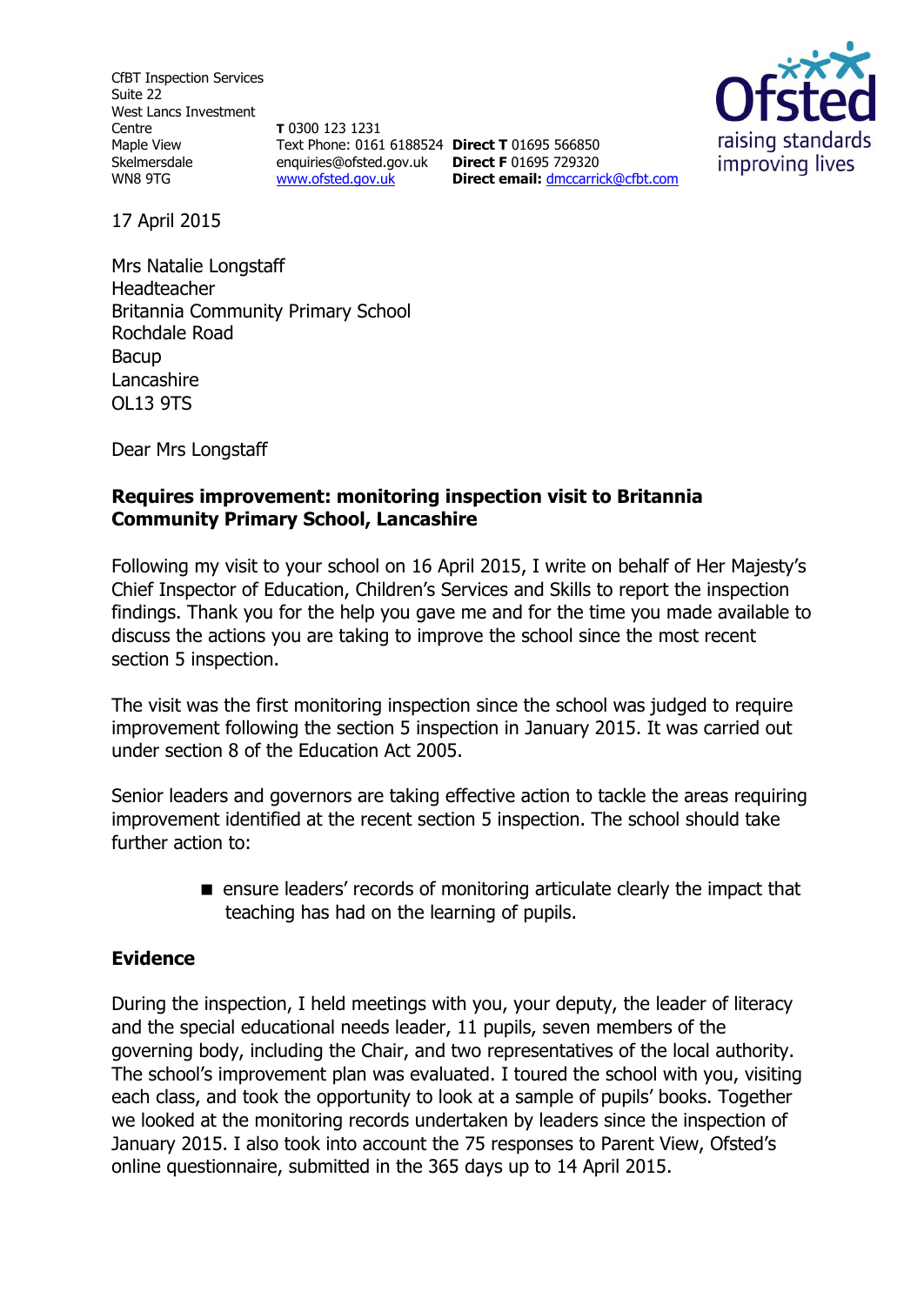

# **Context**

Pupils in Year 6 are currently being taught by the deputy headteacher owing to the absence of the substantive teacher for this class.

### **Main findings**

Your clear understanding of what needs to be done, recognised by inspectors in the January 2015 inspection, goes from strength to strength. As a result, the areas for improvement identified by inspectors, governors and yourself, are being tackled well. Your new deputy headteacher, just one full term in post, is supporting you well with his calm, thoughtful approach.

Teaching quality is improving. Pupils I spoke with recognise the improvements that are being made. They appreciate the clear personal targets which help them to understand better what they need to learn. They also value the demands put on them to ensure they present their work to the best of their ability. Work that I looked at during this inspection shows pupils are right to be positive about these improvements. Teachers now have higher expectations about both the quantity and quality of pupils' work. All pupils who spoke with me agreed they have to work harder now than they did in the past. They do not see this as a burden; on the contrary, they appreciate they are learning more. Your own summary assessments of pupils' achievement in reading, writing and mathematics confirm this view, along with the information leaders have gained from the now more regular pupil progress meetings. Correctly, though, you have ensured no-one is complacent about these improvements. Your identification that the strong subject knowledge of teachers has the potential to improve pupils' learning even further is right. Likewise, you, your staff and your governors recognise all too clearly that progress in writing is less strong than in other aspects. This is because, while pupils use an increasing wide range of vocabulary to make their writing clear and expressive, they are not always correct in their use of spelling, grammar and punctuation. The marking of pupils' work, while improving, does not pick up on these errors as routinely as you would like.

Aided by strong support from your governors and the local authority, leadership is developing well. You have not been afraid to challenge any underperformance. Leaders I spoke with were fulsome in their praise of the way you have challenged and supported them to take on responsibility and be accountable for the achievement of pupils in their subjects and areas. The monitoring records of the leaders for literacy and special educational needs, for example, capture well how teachers and assistants are working with pupils. We all agreed that these records could be improved by leaders articulating clearly the impact that teaching has had on the learning of pupils. The local authority, in its work with leaders, is planning to focus on such detail later this term. Likewise, your own records model such clarity increasingly well.